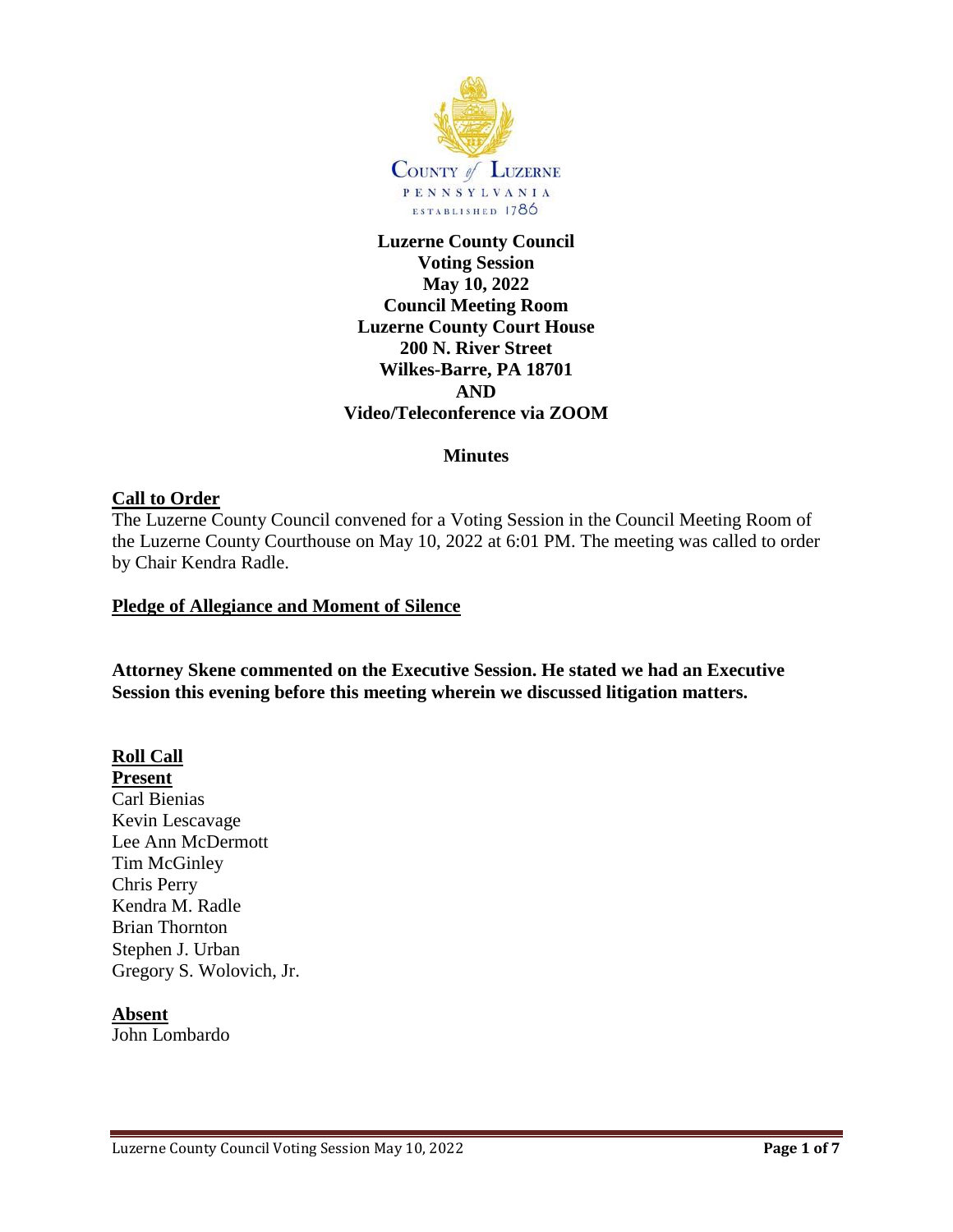# **Also Present**

Romilda P. Crocamo, Esq., Acting County Manager (virtually) Harry Skene, Acting County Solicitor Shannon Crake-Lapsansky, Assistant Solicitor (virtually) Vito DeLuca, Esq., Assistant Solicitor (virtually) Sharon Lawrence, Clerk of Council

## **Recognitions and Ceremonial Proclamations**

Chair Radle read a proclamation congratulating PA 211 NE/Help Line in celebration of 50 years of service.

### **Deletions from Voting Session Agenda** NONE

**Adoption of Voting Session Agenda Motion to Adopt Voting Session Agenda by:** Mr. McGinley **Second:** Mr. Wolovich **Vote:** Nine (9) Ayes - Unanimous **Motion Passed (9-0) The Voting Session Agenda is Adopted**

**Public Comment on Agenda Items** NONE

**Agenda Items Motion to adopt minutes of the April 26, 2022 Voting Session Motion by:** Mr. Thornton **Second:** Mr. Bienias **Vote:** Eight (8) Ayes by Mr. Bienias, Mr. Lescavage, Ms. McDermott, Mr. McGinley, Mr. Perry, Ms. Radle, Mr. Thornton and Mr. Wolovich One (1) Nay by Mr. SJ Urban **Motion Passed (8-1) The April 26, 2022 Voting Session Minutes are Adopted**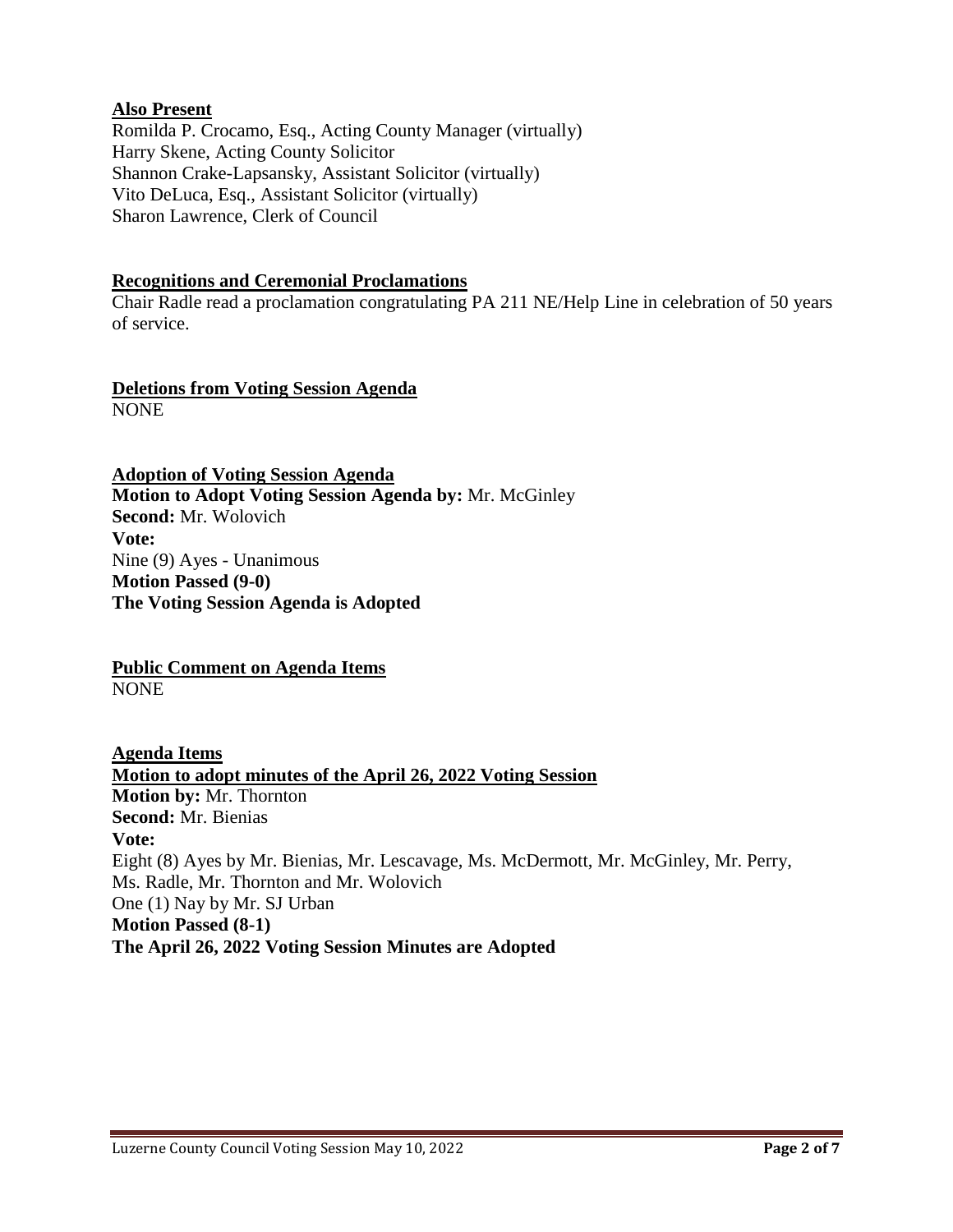**1. Motion to introduce ordinance Amending the 2022 Fiscal Year Budgets for Luzerne County (D&A) Motion by:** Mr. McGinley **Second:** Mr. Wolovich **Roll Call Vote:** Nine (9) Yes – Unanimous **Motion Passed (9-0) Ordinance is Introduced**

# **2. Motion to adopt resolution Requesting a Multimodal Transportation Fund Grant from the Pennsylvania Commonwealth Financing Authority**

**Motion by:** Ms. McDermott **Second:** Mr. Bienias **Roll Call Vote:** Nine (9) Yes – Unanimous **Motion Passed (9-0) Resolution is Adopted**

**3. Motion to adopt resolution Approving a Request for Proposals for Real Estate Broker Services Related to the Sale of 1200 Susquehanna Avenue, West Pittston Motion by:** Mr. Lescavage **Second:** Mr. SJ Urban **Roll Call Vote:** Nine (9) Yes – Unanimous **Motion Passed (9-0) Resolution is Adopted**

**4. Motion to adopt resolution Supporting the Pennsylvania Commission for the United States Semiquincentennial (AMERICA250PA) Motion by:** Mr. Wolovich **Second:** Mr. Thornton **Roll Call Vote:** Nine (9) Yes – Unanimous **Motion Passed (9-0) Resolution is Adopted**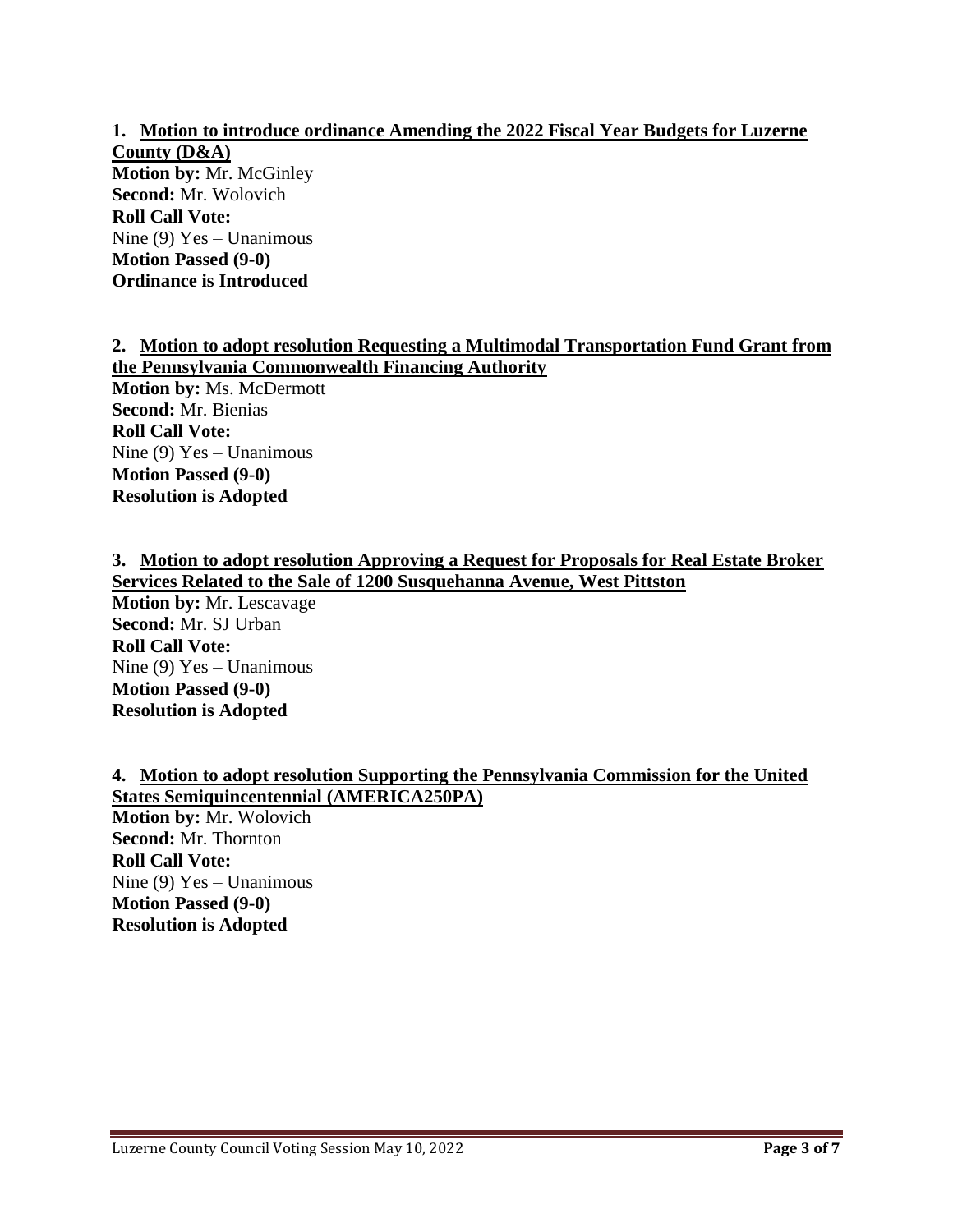**5. Motion to adopt resolution Supporting the 2022 Priorities of the County Commissioners Association of Pennsylvania**

**Motion by:** Mr. Thornton **Second:** Ms. McDermott **Mr. SJ Urban noted that there was a highlighted blank in the resolution for the percentage of residents that do not have reliable service and asked if it should be filled in. Chair Radle asked if that information was available. Acting Manager Crocamo stated she will find out the number. Mr. Thornton suggested Council pass it and fill in the blank prior to signing. Attorney Skene agreed. Chair Radle confirmed with Council that the resolution can be passed and the blank filled in prior to signing. Roll Call Vote:** Nine (9) Yes – Unanimous **Motion Passed (9-0) Resolution is Adopted**

**6. Appointment to Boards and Commissions 6a. Luzerne County Board of Elections and Registration Motion to Open Nominations by:** Mr. SJ Urban **Second:** Mr. Bienias **Vote:** Nine (9) Ayes – Unanimous **Motion Passed (9-0) Nominations Open Mr. SJ Urban nominated:** James Mangan **Second:** Mr. Bienias **Mr. Perry nominated:** Rick Nardone **Second:** Mr. McGinley **Motion to Close Nominations:** Ms. McDermott **Second:** Mr. Thornton **Vote:**  Nine (9) Ayes – Unanimous **Motion Passed (9-0) Nominations Closed Roll Call Vote (1 name): Mr. Bienias:** Mangan **Mr. Lescavage:** Mangan **Ms. McDermott:** Nardone **Mr. McGinley:** Nardone **Mr. Perry:** Nardone **Ms. Radle:** Nardone **Mr. Thornton:** Mangan **Mr. Stephen J. Urban:** Mangan **Mr. Wolovich:** Mangan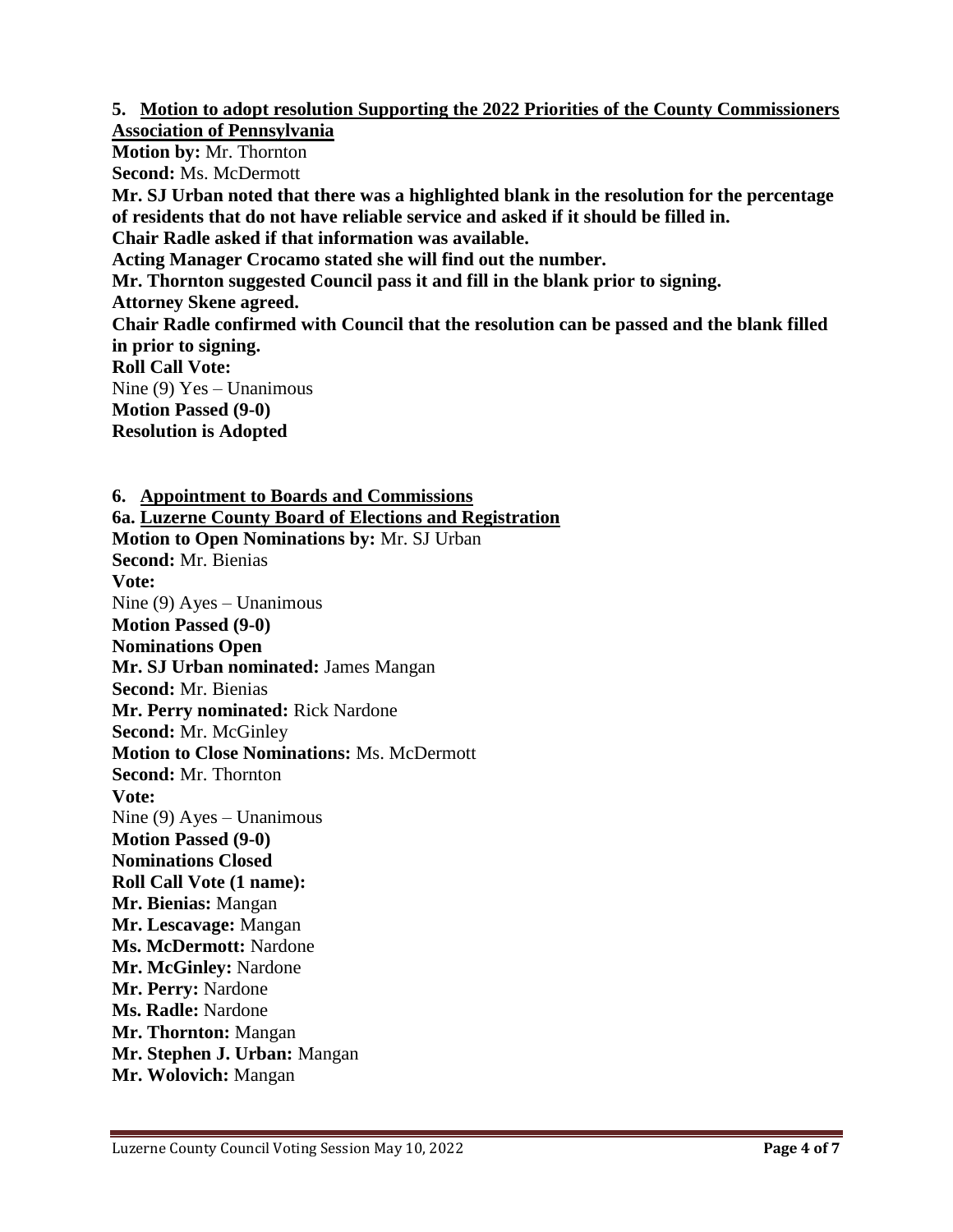**Results: Mangan 5 Nardone 4**

**Since neither candidate received 6 votes, Chair Radle stated another Roll Call Vote will be taken.**

**Roll Call Vote (1 name): Mr. Bienias:** Mangan **Mr. Lescavage:** Mangan **Ms. McDermott:** Mangan **Mr. McGinley:** Mangan **Mr. Perry:** Mangan **Ms. Radle:** Mangan **Mr. Thornton:** Mangan **Mr. Stephen J. Urban:** Mangan **Mr. Wolovich:** Mangan **Results: Mangan 9 Nardone 0**

**Motion to adopt resolution Appointing James Mangan to the Luzerne County Board of Elections and Registration by:** Mr. SJ Urban **Second:** Mr. Wolovich **Roll Call Vote:** Nine (9) Yes – Unanimous M**otion Passed (9-0) Resolution is Adopted**

**6b. Luzerne County Community College Board of Trustees Motion to Open Nominations by:** Ms. McDermott **Second:** Mr. SJ Urban **Vote:** Nine (9) Ayes – Unanimous **Motion Passed (9-0) Nominations Open Mr. Bienias nominated:** Todd Hastings **Second:** Mr. Wolovich **Mr. SJ Urban nominated:** Marie Roke-Thomas **Second:** NONE **Motion Fails for Lack of a Second Mr. Perry nominated:** Joseph Long **Second:** Mr. McGinley **Motion to Close Nominations:** Ms. McDermott **Second:** Mr. SJ Urban **Vote:**  Nine (9) Ayes – Unanimous **Motion Passed (9-0) Nominations Closed**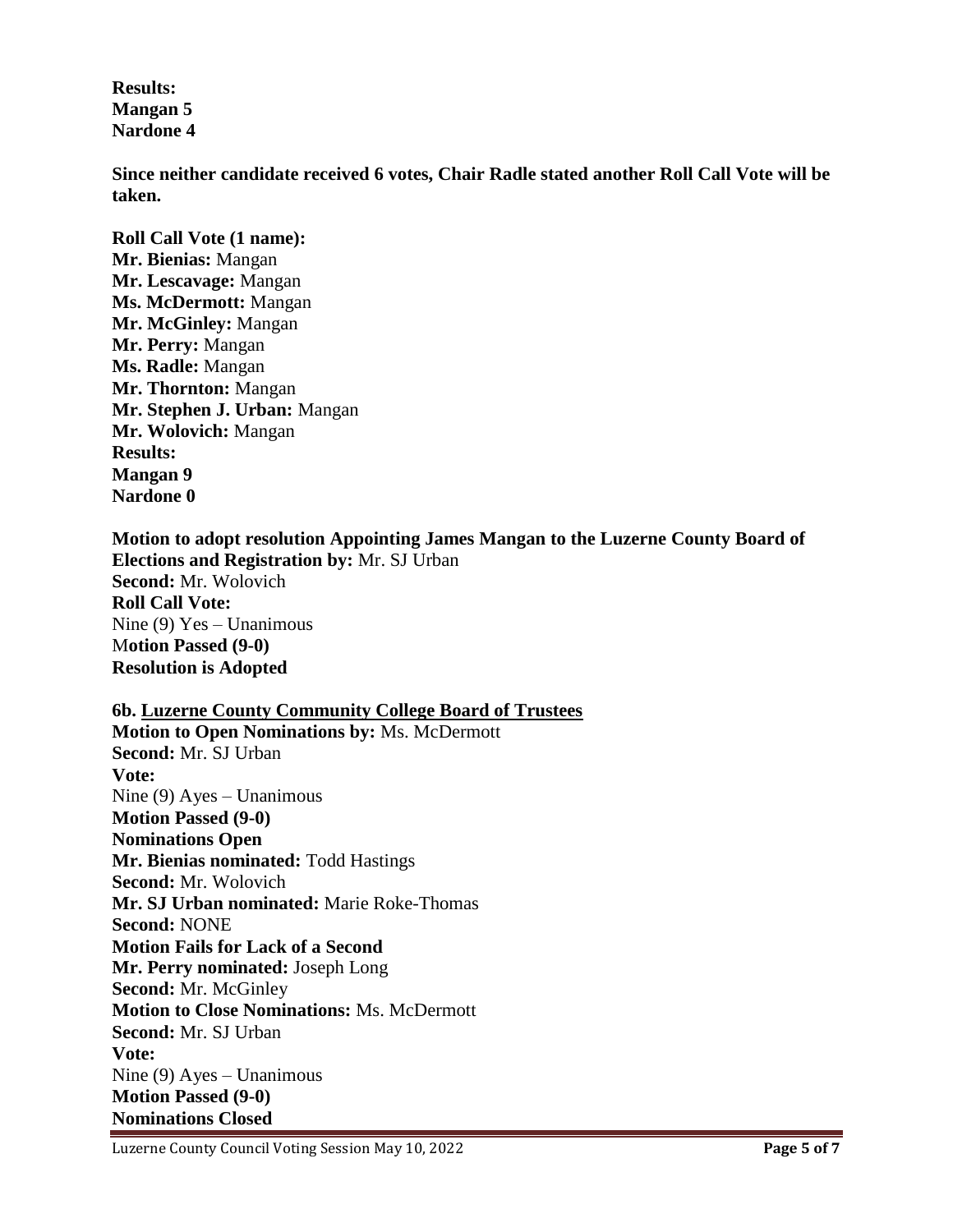**Roll Call Vote (1 name): Mr. Bienias:** Hastings **Mr. Lescavage:** Hastings **Ms. McDermott:** Hastings **Mr. McGinley:** Long **Mr. Perry:** Long **Ms. Radle:** Long **Mr. Thornton:** Hastings **Mr. Stephen J. Urban:** Hastings **Mr. Wolovich:** Hastings **Results: Hastings 6 Long 3 Motion to adopt resolution Appointing Todd Hastings to the Luzerne County Community College Board of Trustees by:** Mr. Thornton **Second:** Mr. Bienias **Roll Call Vote:** Nine (9) Yes – Unanimous M**otion Passed (9-0) Resolution is Adopted**

**7. Motion to introduce ordinance amending the Administrative Code at Section 2.08 – County Council Investigations and Inquiries, Subsection A Motion by:** Mr. SJ Urban **Second:** Mr. Lescavage **Roll Call Vote:** Six (6) Yes by Mr. Bienias, Mr. Lescavage, Ms. McDermott, Mr. Thornton, Mr. SJ Urban and Mr. Wolovich Three (3) No by Mr. McGinley, Mr. Perry and Ms. Radle **Motion Passed (6-3) Ordinance is Introduced**

**Public Comment on Non-Agenda Items:**

**WRITTEN comments are submitted electronically via EMAIL or ZOOM. A copy of the full written comment for each speaker is posted under the corresponding meeting agenda. VERBAL comments, in their entirety, can be heard by accessing the public comment portion of the meeting recording posted next to the meeting agenda.**

**Greg Griffin (Swoyersville) commented Verbally regarding** dues for the National Association of Counties, the budget, LCCF inmates and provided Council with a handout.

**James Mangan (Exeter) commented Verbally regarding** his appointment and thanked Council.